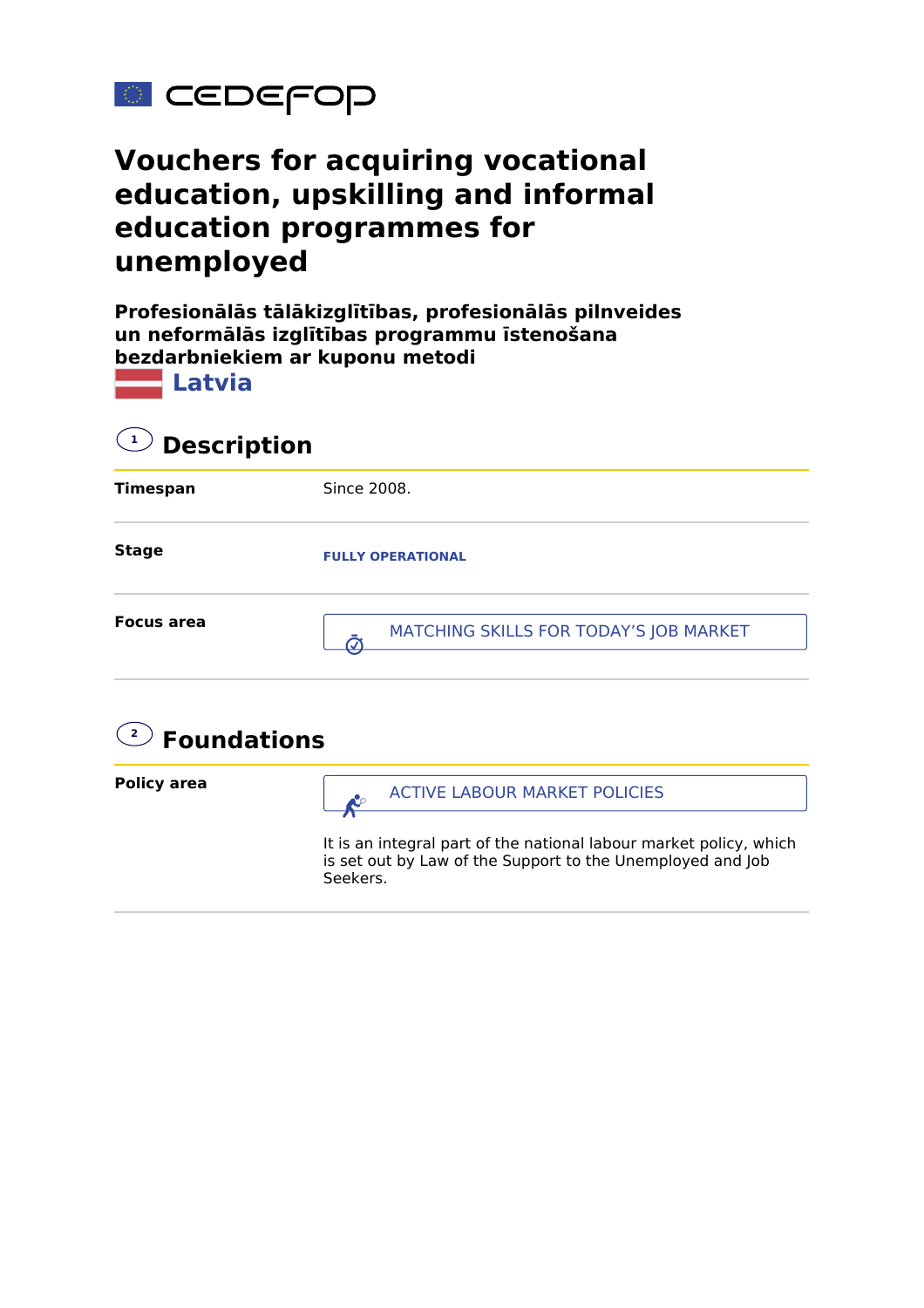| <b>Policy goal</b>              | Policies goals include:<br>- Provide an opportunity for unemployed persons and<br>job seekers to increase competitiveness.<br>- Provide an ability to adjust to the changing labour<br>market demand.<br>- Increase the opportunities for unemployed people<br>and job seekers to integrate into the labour market.<br>Participation in voucher education programmes gives<br>unemployed people and job seeker, who cannot find<br>employment due to not having suitable abilities for<br>changing labour market demand or having insufficient<br>abilities, the possibility to obtain necessary skills and<br>competences, thus tackling the problem of skills<br>mismatch.<br>To apply to professional further education and<br>professional vocational development programmes, the<br>unemployed person should comply with the following:<br>- has not previously acquired a professional<br>qualification<br>- the previously acquired professional qualification or<br>experience is not demanded in labour market<br>- the previously acquired professional qualification<br>does not comply with the requirements of the<br>particular profession, e.g. the person has not received<br>a certificate that authorises the person to continue<br>employment in the acquired profession in accordance<br>with the normative acts<br>- the professional abilities have been lost due to not<br>working in the acquired profession for at least three<br>years, or cannot continue employment in the acquired<br>profession, due to medical conditions. |
|---------------------------------|-----------------------------------------------------------------------------------------------------------------------------------------------------------------------------------------------------------------------------------------------------------------------------------------------------------------------------------------------------------------------------------------------------------------------------------------------------------------------------------------------------------------------------------------------------------------------------------------------------------------------------------------------------------------------------------------------------------------------------------------------------------------------------------------------------------------------------------------------------------------------------------------------------------------------------------------------------------------------------------------------------------------------------------------------------------------------------------------------------------------------------------------------------------------------------------------------------------------------------------------------------------------------------------------------------------------------------------------------------------------------------------------------------------------------------------------------------------------------------------------------------------------------------------------------------------|
| <b>Mismatch</b>                 | PART OF BROADER PROGRAMME, YET WITH EXPLICIT FOCUS<br>While being part of a broader programme, the instrument is<br>focused on tackling the skills mismatch, because the application<br>process and funding scheme are based on the identification of<br>the skills currently needed in the labour market.                                                                                                                                                                                                                                                                                                                                                                                                                                                                                                                                                                                                                                                                                                                                                                                                                                                                                                                                                                                                                                                                                                                                                                                                                                                |
| Aim of policy<br>instrument     | UPSKILL AND MATCH SKILLS OF UNEMPLOYED<br><b>ADDRESS SKILL SHORTAGES</b><br>$\left( \Theta \right)$                                                                                                                                                                                                                                                                                                                                                                                                                                                                                                                                                                                                                                                                                                                                                                                                                                                                                                                                                                                                                                                                                                                                                                                                                                                                                                                                                                                                                                                       |
| <b>Legal basis</b>              | <b>REGULATION</b>                                                                                                                                                                                                                                                                                                                                                                                                                                                                                                                                                                                                                                                                                                                                                                                                                                                                                                                                                                                                                                                                                                                                                                                                                                                                                                                                                                                                                                                                                                                                         |
| <b>Administrative level</b>     | <b>NATIONAL</b>                                                                                                                                                                                                                                                                                                                                                                                                                                                                                                                                                                                                                                                                                                                                                                                                                                                                                                                                                                                                                                                                                                                                                                                                                                                                                                                                                                                                                                                                                                                                           |
| <b>Main responsible</b><br>body | State Employment Agency (SEA)                                                                                                                                                                                                                                                                                                                                                                                                                                                                                                                                                                                                                                                                                                                                                                                                                                                                                                                                                                                                                                                                                                                                                                                                                                                                                                                                                                                                                                                                                                                             |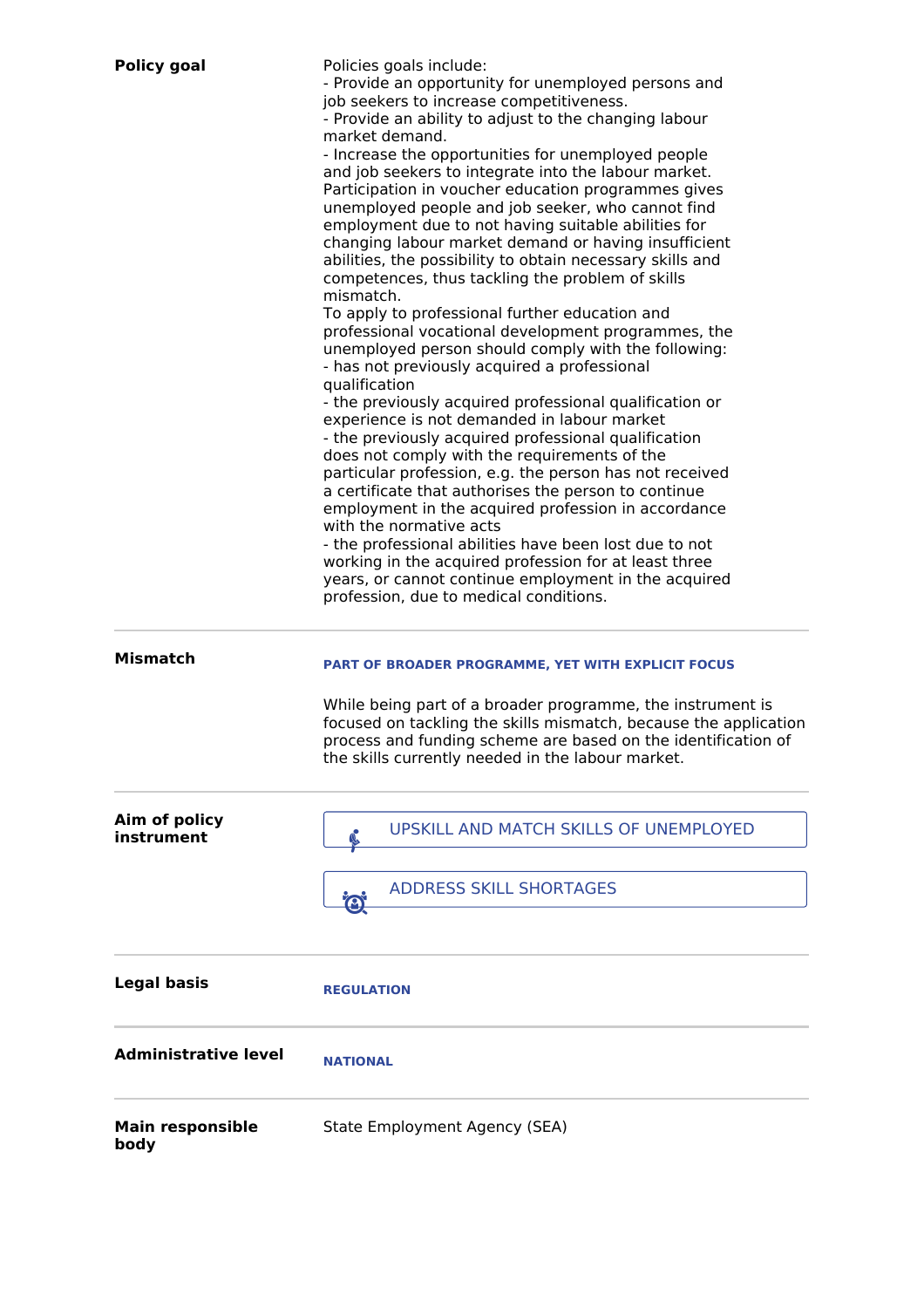| <b>Stakeholders</b>              | <b>GOVERNMENT (CENTRAL &amp; REGIONAL)</b>                                                                                                                                                                                                                                                                                                                                                                                                                                                                                                                                                    |
|----------------------------------|-----------------------------------------------------------------------------------------------------------------------------------------------------------------------------------------------------------------------------------------------------------------------------------------------------------------------------------------------------------------------------------------------------------------------------------------------------------------------------------------------------------------------------------------------------------------------------------------------|
|                                  | ii îm ii                                                                                                                                                                                                                                                                                                                                                                                                                                                                                                                                                                                      |
|                                  | <b>TRAINING PROVIDERS (PUBLIC/PRIVATE)</b><br><u> J.</u>                                                                                                                                                                                                                                                                                                                                                                                                                                                                                                                                      |
|                                  | State Employment Agency (coordination/lead; guidance<br>services; linking jobs with job seekers; cooperation with<br>employers in providing services for job-seekers; skills<br>anticipation and active labour market policy measures). Both<br>private and public training institutions can and do participate<br>and offer training if they meet the set criteria (licenced and<br>accredited institutions/programmes), as there are no public<br>procurement procedures involved. The Ministry of Welfare and<br>SEA are responsible bodies for monitoring and evaluation of<br>programme. |
| <b>Funding</b>                   | The development of corresponding IT and LMSI<br>systems was partly financed by the Latvian state and<br>ESF, but the financial burden of voucher system lies<br>on the shoulders of two ESF financed projects: 'Youth<br>Guarantee' and 'Support to the education of<br>unemployed people'.                                                                                                                                                                                                                                                                                                   |
| <b>Intended</b><br>beneficiaries | The target group is the registered unemployed and job<br>seekers (including disadvantaged unemployed with<br>disabilities, long term unemployed, unemployed aged<br>50 years and over, unemployed youth). After the<br>completion of the training, the unemployed person<br>receives a professional qualification or professional<br>development certificate.                                                                                                                                                                                                                                 |
|                                  |                                                                                                                                                                                                                                                                                                                                                                                                                                                                                                                                                                                               |



**Use of labour market intelligence**

DESIGN TRAINING PROGRAMMES TO ACTIVATE

The fields of training and curricula, social and professional basic skills, as well as measures for increasing competitiveness are established by a commission led by the Ministry of Welfare at least once a year, taking into account the current situation and prognosis of demand in the labour market. The prognosis are assisted by the LMSI platform "Short term labour market forecasting system" developed by Ministry of Welfare, SEA and funded by ESF and Latvian government.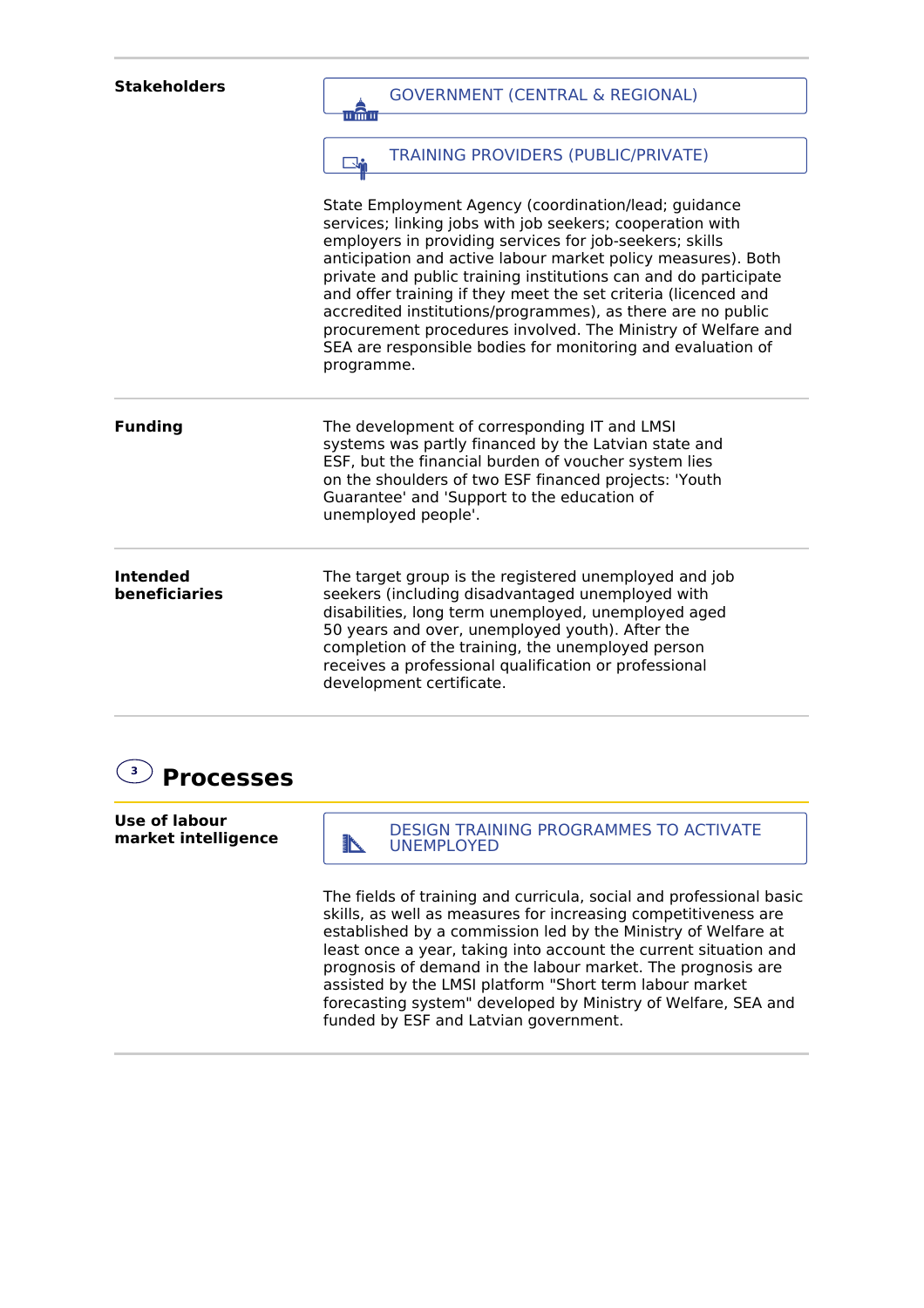| <b>Financial schemes</b>       | Upon receiving the coupon, the unemployed person<br>chooses an education programme and an educational<br>service provider from the SEA website offer. Training<br>voucher - the money is transferred directly to the<br>training provider: 50% of the training voucher sum<br>before client's participation in training and 50% of the<br>training voucher sum when training has been<br>successfully completed. During the training,<br>unemployed people are provided with a monthly grant<br>of €99.60, and they can also qualify for regional<br>mobility compensations.                                                                                                              |
|--------------------------------|-------------------------------------------------------------------------------------------------------------------------------------------------------------------------------------------------------------------------------------------------------------------------------------------------------------------------------------------------------------------------------------------------------------------------------------------------------------------------------------------------------------------------------------------------------------------------------------------------------------------------------------------------------------------------------------------|
| <b>Frequency of</b><br>updates | Reviews of systems' effectiveness are performed<br>quarterly, but the data input in system is constant and<br>done on a more regular basis.                                                                                                                                                                                                                                                                                                                                                                                                                                                                                                                                               |
| <b>Development</b>             | The main approach has not changed, yet the list of<br>training programs for the unemployed and job seekers<br>is revised and approved at least once a year by a<br>special commission of experts established by the<br>Ministry of Welfare, which includes sectoral experts,<br>representatives of responsible ministries and social<br>partners. The interactive IT system was set up in order<br>to facilitate the search for training and educational<br>services providers, and an automatic reservation<br>system was developed to facilitate assembling of<br>groups, so the client can find information about the<br>course start dates, number of free places in a group,<br>etc. |
| <b>Barriers</b>                | Initially there were problems with the quality of<br>training and education providers, who failed to meet<br>all criteria in terms of training equipment, premises<br>and qualified personnel. The problem was solved by<br>stricter qualification criteria and quality checks by<br>responsible organisation (State Education Quality<br>Service). There remain problems with educational<br>services in distant regions, because there are lack of<br>training service providers and sometimes it is difficult<br>to assemble enough unemployed people to fill a class.                                                                                                                 |
| <b>Success factors</b>         | The demand for quality educational services greatly<br>contributed to the success of implementation of the<br>voucher system. The coupon system also encourages<br>mutual competition between educational institutions<br>for better service, because the client (unemployed<br>person) is the one who makes his choice of<br>educational service provider.                                                                                                                                                                                                                                                                                                                               |